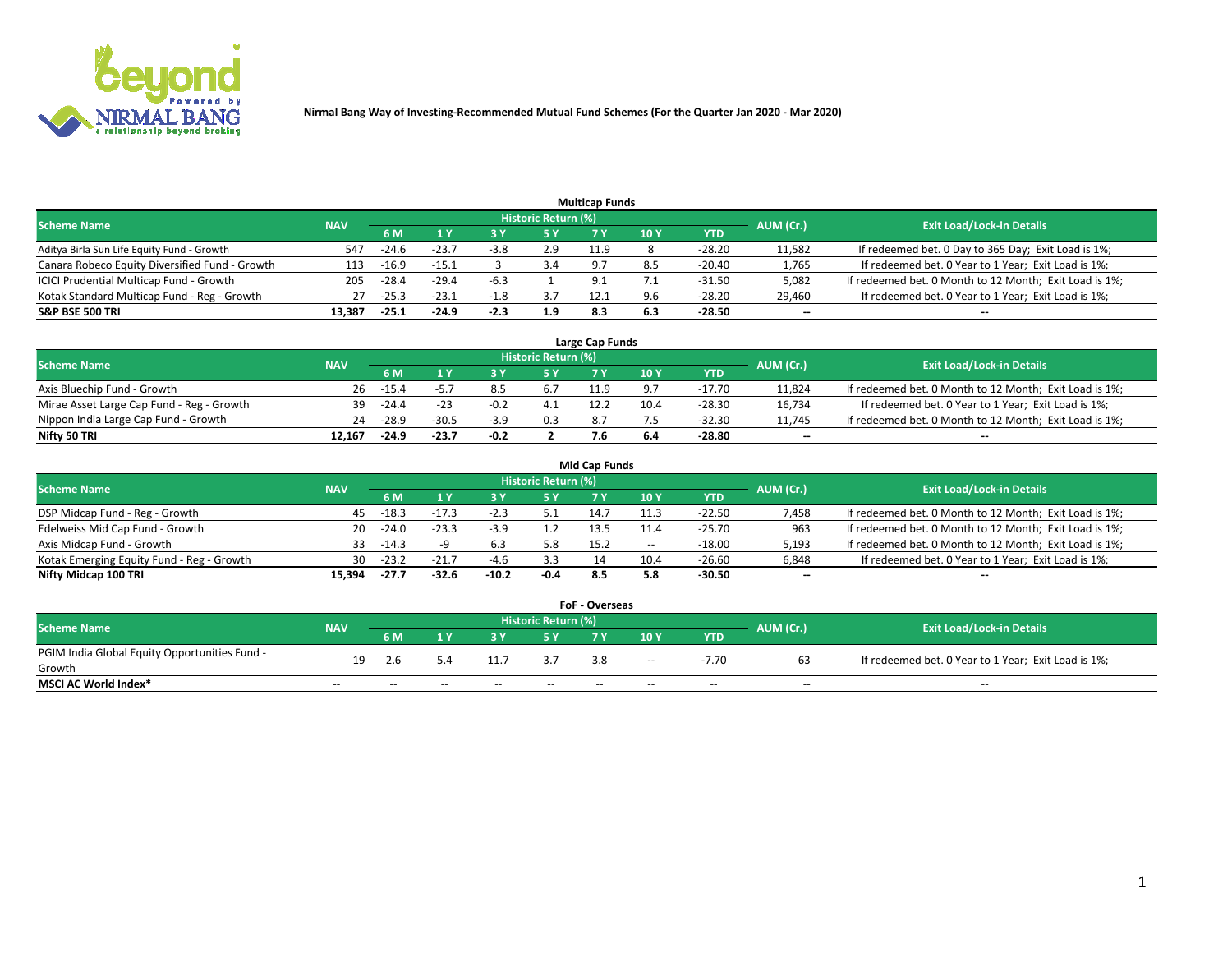

|                                                  |            |         |         |      | Historic Return (%) | Large & Midcap |      |            |                          |                                                     |
|--------------------------------------------------|------------|---------|---------|------|---------------------|----------------|------|------------|--------------------------|-----------------------------------------------------|
| <b>Scheme Name</b>                               | <b>NAV</b> | 5 M     |         |      | 5 Y                 |                | 10Y  | <b>YTD</b> | AUM (Cr.)                | <b>Exit Load/Lock-in Details</b>                    |
| Canara Robeco Emerging Equities - Growth         | 75.        | -18.1   | $-18.9$ | -0.6 | 5.9                 | 17.5           | 14.4 | -22.40     | 5,597                    | If redeemed bet. 0 Year to 1 Year; Exit Load is 1%; |
| Invesco India Growth Opportunities Fund - Growth |            | $-21.9$ | $-19.5$ |      |                     | 10.9           |      | -25.00     | 2,498                    | If redeemed bet. 0 Year to 1 Year; Exit Load is 1%; |
| Principal Emerging Bluechip Fund - Growth        | 82         | $-20.7$ | $-19.8$ | -2.6 |                     | 15.1           | 10.9 | $-24.10$   | 2,117                    | If redeemed bet. 0 Year to 1 Year; Exit Load is 1%; |
| NIFTY Large Midcap 250 TRI                       | 5.309      | $-25.0$ | $-25.9$ | -3.4 | 2.3                 |                |      | -28.40     | $\overline{\phantom{a}}$ | $- -$                                               |

| <b>Focused Funds</b>             |            |         |         |        |                     |      |       |          |           |                                                        |  |  |  |
|----------------------------------|------------|---------|---------|--------|---------------------|------|-------|----------|-----------|--------------------------------------------------------|--|--|--|
| <b>Scheme Name</b>               | <b>NAV</b> |         |         |        | Historic Return (%) |      |       |          | AUM (Cr.) | <b>Exit Load/Lock-in Details</b>                       |  |  |  |
|                                  |            | 6 M     |         |        |                     |      | 10 Y  | YTD      |           |                                                        |  |  |  |
| Axis Focused 25 Fund - Growth    | 24         | $-18.4$ | ⊥.10−   |        | b.4                 | 11.5 | $- -$ | $-21.90$ | 9,764     | If redeemed bet. 0 Month to 12 Month; Exit Load is 1%; |  |  |  |
| SBI Focused Equity Fund - Growth | 120        | $-17.8$ | $-13.7$ |        |                     |      | 13.1  | $-22.10$ | 8.264     | If redeemed bet. 0 Year to 1 Year; Exit Load is 1%;    |  |  |  |
| <b>S&amp;P BSE 500 TRI</b>       | 13.387     | $-25.1$ | $-24.9$ | $-2.3$ | 1.9                 |      |       | -28.50   | $\sim$    | $- -$                                                  |  |  |  |

|                                                |            |           |         |                     |        | <b>Small Cap Funds</b> |       |            |           |                                                     |
|------------------------------------------------|------------|-----------|---------|---------------------|--------|------------------------|-------|------------|-----------|-----------------------------------------------------|
| <b>Scheme Name</b>                             | <b>NAV</b> |           |         | Historic Return (%) |        |                        |       |            | AUM (Cr.) | <b>Exit Load/Lock-in Details</b>                    |
|                                                |            | <b>6M</b> |         |                     | 5 Y    | 7 Y                    | 10Y   | <b>YTD</b> |           |                                                     |
| Franklin India Smaller Companies Fund - Growth | 34         | $-32.9$   | $-37.8$ | $-12.5$             | $-2.2$ | 11.5                   | 9.7   | $-32.90$   | 6.628     | If redeemed bet. 0 Year to 1 Year; Exit Load is 1%; |
| HDFC Small Cap Fund - Growth                   | 26         | $-35.0$   | -41     | -7.8                | 0.6    | 8.4                    | 6.4   | $-33.40$   | 9,154     | If redeemed bet. 0 Year to 1 Year; Exit Load is 1%; |
| L&T Emerging Businesses Fund - Reg - Growth    | 15.        | $-35.4$   | $-39.4$ | $-10.1$             | 1.2    | $-$                    | $- -$ | $-35.10$   | 5,606     | If redeemed bet. 0 Year to 1 Year; Exit Load is 1%; |
| SBI Small Cap Fund - Growth                    | 40         | $-23.0$   | $-20.6$ | 0.0                 | 7.6    | 19.1                   | 14.3  | -24.60     | 3,476     | If redeemed bet. 0 Year to 1 Year; Exit Load is 1%; |
| Nifty Smallcap 100 TRI                         | 4.384      | $-37.8$   | $-44.5$ | $-18.7$             | - 1    |                        |       | -38.80     | $\sim$    | $- -$                                               |

## **ELSS Schemes (Tax Saving u/s 80-C)**

| <b>Scheme Name</b>                           | <b>NAV</b> |         |         | <b>Historic Return (%)</b> |       |      |      |          | AUM (Cr.) | <b>Exit Load/Lock-in Details</b> |
|----------------------------------------------|------------|---------|---------|----------------------------|-------|------|------|----------|-----------|----------------------------------|
|                                              |            | 6 M     | 1 Y     |                            | 5 Y   | 7 V  | 10 Y | YTD      |           |                                  |
| Aditya Birla Sun Life Tax Relief 96 - Growth | 25         | $-19.1$ | $-20.7$ | $-0.6$                     |       | 12.4 | 8.5  | $-23.20$ | 10,073    | Nil                              |
| Axis Long Term Equity Fund - Growth          | 39         | $-17.4$ | $-9.5$  |                            |       |      | 13.7 | $-20.80$ | 21,659    | Nil                              |
| Canara Robeco Equity Tax Saver Fund - Growth | 54         | -17.3   | $-16.2$ |                            | 3.3   | 10   | 8.8  | $-20.80$ | 1,036     | Nil                              |
| Invesco India Tax Plan - Growth              | 41         | $-19.5$ | $-18.2$ | 0.7                        |       | 12.1 | 10.2 | $-23.00$ | 1,028     | Nil                              |
| Mirae Asset Tax Saver Fund - Reg - Growth    | 14         | $-24.0$ | $-21.5$ |                            | $- -$ | $-$  |      | $-28.30$ | 3,282     | Nil                              |
| <b>S&amp;P BSE 200 TRI</b>                   | 4.366      | $-24.6$ | $-23.8$ | $-1.3$                     | 2.2   |      | 6.6  | $-28.20$ | $\sim$    | $- -$                            |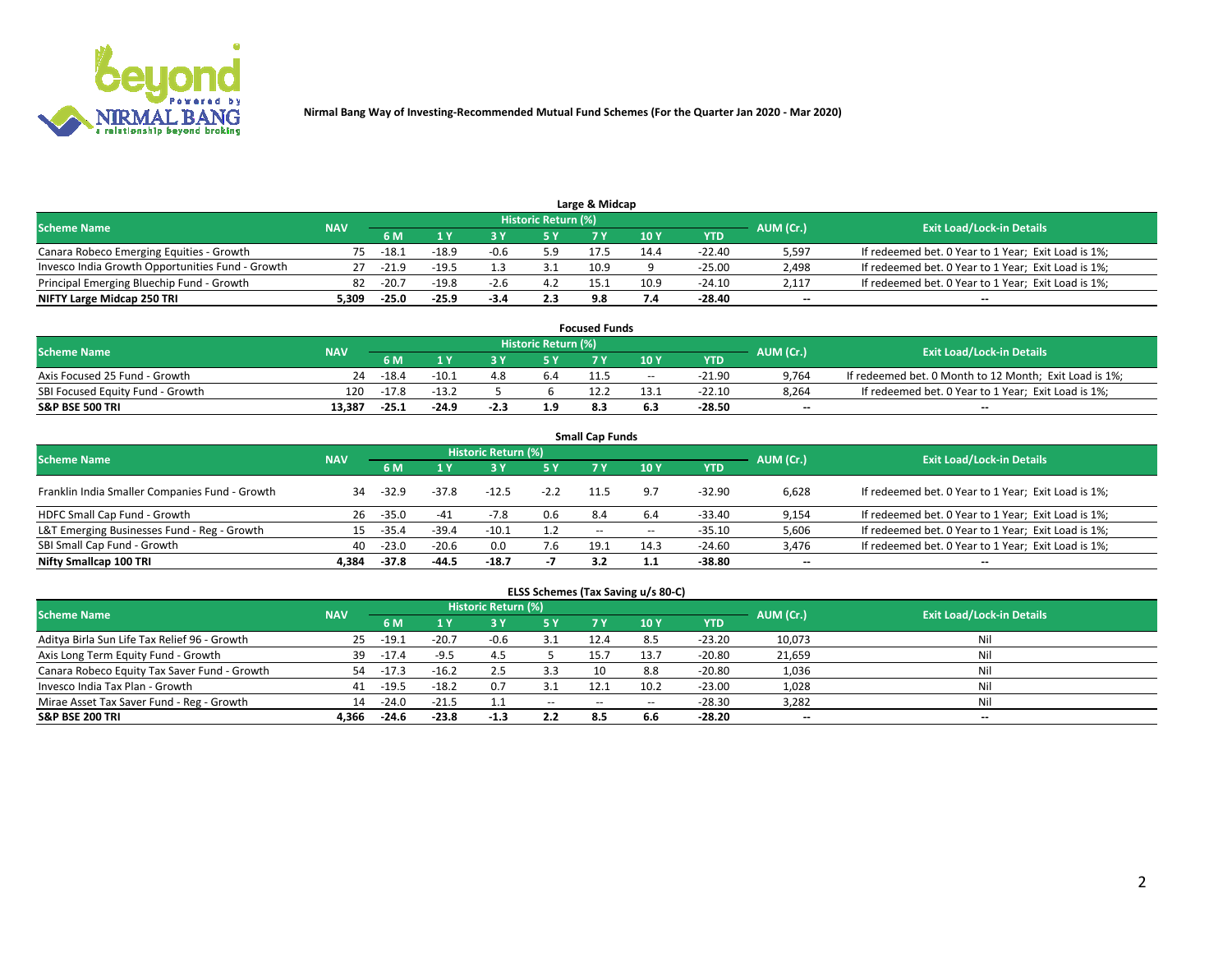

|                                           |            |         |         |                     |        | <b>Contra/Value Fund</b> |     |          |           |                                                     |
|-------------------------------------------|------------|---------|---------|---------------------|--------|--------------------------|-----|----------|-----------|-----------------------------------------------------|
| <b>Scheme Name</b>                        | <b>NAV</b> |         |         | Historic Return (%) |        |                          |     |          | AUM (Cr.) | <b>Exit Load/Lock-in Details</b>                    |
|                                           |            | 6 M     |         |                     | 5 Y    | 7 V                      | 10Y | YTD      |           |                                                     |
| Kotak India EQ Contra Fund - Reg - Growth | 40         | $-25.6$ | $-24.2$ | $-0.5$              |        | 8.ż                      | 6.9 | -28.30   | 866       | If redeemed bet. 0 Year to 1 Year; Exit Load is 1%; |
| Invesco India Contra Fund - Growth        | 37         | $-22.1$ | $-23.2$ | $-0.4$              | 3.6    | 12.8                     |     | $-25.30$ | 4,669     | If redeemed bet. 0 Year to 1 Year; Exit Load is 1%; |
| UTI Value Opportunities Fund - Growth     | 47         | $-23.5$ | $-23.2$ | $-2.9$              | $-0.7$ | 6.6                      | 6.9 | -27.60   | 4,403     | If redeemed bet. 0 Year to 1 Year; Exit Load is 1%; |
| Nippon India Value Fund - Growth          | 53.        | $-27.5$ | $-26.9$ | -4.2                | 0.8    | 8.9                      | 6.4 | -29.30   | 2,948     | If redeemed bet. 0 Year to 1 Year; Exit Load is 1%; |
| <b>S&amp;P BSE 500 TRI</b>                | 13.387     | $-25.1$ | $-24.9$ | $-2.3$              | 1.9    | 8.3                      | 6.3 | -28.50   | $\sim$    | $- -$                                               |

| Sector/Thematic                                                           |            |         |                |                     |       |       |                          |            |                          |                                                        |  |  |  |
|---------------------------------------------------------------------------|------------|---------|----------------|---------------------|-------|-------|--------------------------|------------|--------------------------|--------------------------------------------------------|--|--|--|
| <b>Scheme Name</b>                                                        | <b>NAV</b> |         |                | Historic Return (%) |       |       |                          |            | AUM (Cr.)                | <b>Exit Load/Lock-in Details</b>                       |  |  |  |
|                                                                           |            | 6 M     | 1 <sub>Y</sub> | <b>3 Y</b>          | 15 Y  | 7 Y   | 10Y                      | <b>YTD</b> |                          |                                                        |  |  |  |
| Canara Robeco Consumer Trends Fund - Reg -<br>Growth                      | 34         | $-18.3$ | $-14.3$        | 2.9                 | 6.1   | 12.4  | 11.2                     | $-21.20$   | 392                      | If redeemed bet. 0 Year to 1 Year; Exit Load is 1%;    |  |  |  |
| Mirae Asset Great Consumer Fund - Growth                                  | 28         | $-22.9$ | $-19.5$        | 3.1                 | 4.7   | 12.3  | $\overline{\phantom{a}}$ | $-25.60$   | 986                      | If redeemed bet. 0 Year to 1 Year; Exit Load is 1%;    |  |  |  |
| ICICI Prudential Technology Fund - Growth                                 | 46         | $-20.8$ | $-21.1$        | 4.8                 | 2.9   | 11.7  |                          | $-20.40$   | 388                      | If redeemed bet. 0 Day to 15 Day; Exit Load is 1%;     |  |  |  |
| Nippon India Pharma Fund - Growth                                         | 137        | $-4.3$  | $-8.8$         | 0.5                 | 0.3   | 11.2  |                          | $-9.80$    | 2.421                    | If redeemed bet. 0 Year to 1 Year; Exit Load is 1%;    |  |  |  |
| BNP Paribas India Consumption Fund - Reg - Growth                         | 11         | $-13.2$ | $-3.4$         | $- -$               | $- -$ | $- -$ |                          | $-17.00$   | 534                      | If redeemed bet. 0 Month to 12 Month; Exit Load is 1%; |  |  |  |
| ICICI Prudential Banking and Financial Services Fund -<br>Retail - Growth | 41         | $-36.0$ | $-35.1$        | $-6.4$              | 2.9   | 10.7  | 10.4                     | $-40.60$   | 3,372                    | If redeemed bet. 0 Day to 15 Day; Exit Load is 1%;     |  |  |  |
| <b>S&amp;P BSE 500 TRI</b>                                                | 13,387     | $-25.1$ | $-24.9$        | $-2.3$              | 1.9   | 8.3   | 6.3                      | $-28.50$   | $\overline{\phantom{a}}$ | $- -$                                                  |  |  |  |

|                                                            |            |         |         |                     |     |                          | <b>Dynamic Asset Allocation Funds</b> |            |           |                                                          |
|------------------------------------------------------------|------------|---------|---------|---------------------|-----|--------------------------|---------------------------------------|------------|-----------|----------------------------------------------------------|
| <b>Scheme Name</b>                                         | <b>NAV</b> |         |         | Historic Return (%) |     |                          |                                       |            | AUM (Cr.) | <b>Exit Load/Lock-in Details</b>                         |
|                                                            |            | 6 M     | 1 Y     | 73 Y                | 5 Y |                          | 10Y                                   | <b>YTD</b> |           |                                                          |
| ICICI Prudential Balanced Advantage Fund - Reg -<br>Growth | 30         | $-16.8$ | $-13.2$ | 0.5                 | 3.9 | 9.1                      | 9.2                                   | $-20.10$   | 28,092    | If redeemed bet. 0 Year to 1 Year; Exit Load is 1%;      |
| Invesco India Dynamic Equity Fund - Growth                 | 25         | -14.3   | $-11.8$ | $1.1\,$             | 2.8 | 9.4                      | 7.8                                   | $-16.20$   | 838       | If redeemed bet. 0 Month to 3 Month; Exit Load is 0.25%; |
| Nippon India Balanced Advantage Fund - Growth              | 79         | -14.5   | $-12.8$ |                     | 3.4 | 9.5                      | 8.5                                   | $-16.70$   | 2,956     | If redeemed bet. 0 Month to 12 Month; Exit Load is 1%;   |
| HDFC Balanced Advantage Fund - Growth                      | 146        | $-25.2$ | $-26.4$ | $-2.2$              | 2.6 | 7.7                      |                                       | $-27.60$   | 40,920    | If redeemed bet. 0 Year to 1 Year; Exit Load is 1%;      |
| SBI Dynamic Asset Allocation Fund - Reg - Growth           | 12         | $-13.4$ | $-12.7$ | 1.1                 |     | $\overline{\phantom{a}}$ | $\overline{\phantom{a}}$              | $-16.40$   | 614       | If redeemed bet. 0 Month to 12 Month; Exit Load is 1%;   |
| NIFTY 50 Hybrid Composite Debt 65:35 Index                 | 8.564      | $-15.5$ | $-12.6$ | 2.6                 | 4.4 | 8.1                      | 7.3                                   | $-18.90$   | --        | --                                                       |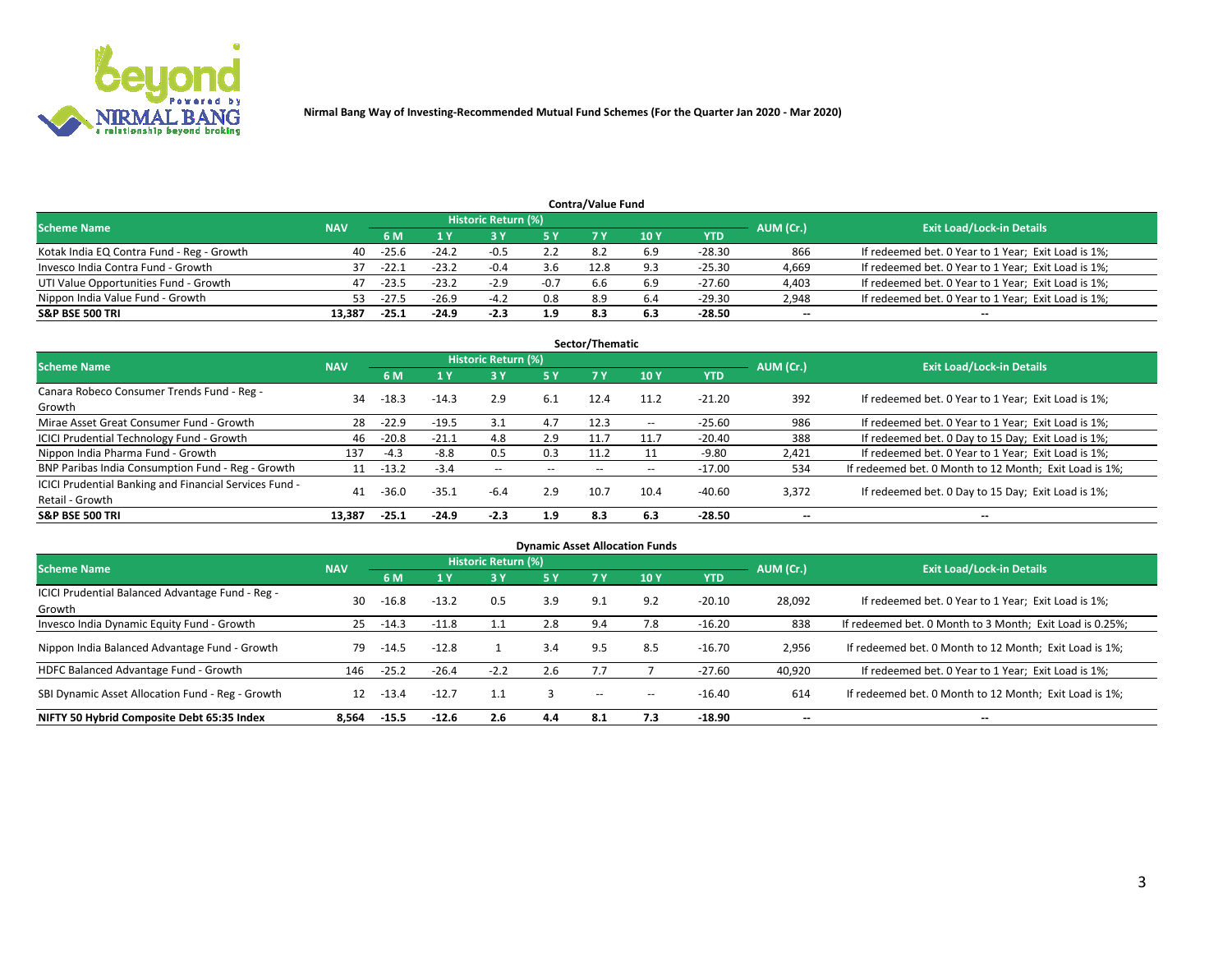

| <b>Hybrid Aggressive</b>                        |            |         |         |                     |               |                          |       |            |           |                                                        |  |  |  |
|-------------------------------------------------|------------|---------|---------|---------------------|---------------|--------------------------|-------|------------|-----------|--------------------------------------------------------|--|--|--|
| <b>Scheme Name</b>                              | <b>NAV</b> |         |         | Historic Return (%) |               |                          |       |            | AUM (Cr.) | <b>Exit Load/Lock-in Details</b>                       |  |  |  |
|                                                 |            | 6 M     |         |                     |               |                          | 10 Y  | <b>YTD</b> |           |                                                        |  |  |  |
| ICICI Prudential Equity & Debt Fund - Growth    | 104        | $-21.1$ | $-21.5$ | -2.6                | 2.9           | 9.9                      | 97    | $-25.40$   | 20,611    | If redeemed bet. 0 Year to 1 Year; Exit Load is 1%;    |  |  |  |
| Mirae Asset Hybrid - Equity Fund - Reg - Growth | 12         | $-17.6$ | $-16$   |                     | $\sim$ $\sim$ | $\overline{\phantom{m}}$ | $- -$ | $-21.70$   | 3,424     | If redeemed bet. 0 Year to 1 Year; Exit Load is 1%;    |  |  |  |
| SBI Equity Hybrid Fund - Growth                 | 118        | $-15.6$ | $-10.8$ | 3.2                 | 4.8           | 11.8                     |       | $-19.00$   | 32,470    | If redeemed bet. 0 Month to 12 Month; Exit Load is 1%; |  |  |  |
| Canara Robeco Equity Hybrid Fund - Growth       | 143        | $-11.5$ |         | 3.4                 | 5.5           | 11.4                     |       | $-15.10$   | 3,071     | If redeemed bet. 0 Year to 1 Year; Exit Load is 1%;    |  |  |  |
| NIFTY 50 Hybrid Composite Debt 65:35 Index      | 8.564      | $-15.5$ | $-12.6$ | 2.6                 | 4.4           | 8.1                      |       | $-18.90$   | $\sim$    | $- -$                                                  |  |  |  |

|                                            |            |           |                                  |     |     | <b>Arbitrage Fund</b> |      |        |                                                          |
|--------------------------------------------|------------|-----------|----------------------------------|-----|-----|-----------------------|------|--------|----------------------------------------------------------|
| Scheme Name                                | <b>NAV</b> | AUM (Cr.) | <b>Exit Load/Lock-in Details</b> |     |     |                       |      |        |                                                          |
|                                            |            | 1 M       | ያ M                              | 6 M |     |                       | YTD  |        |                                                          |
| IDFC Arbitrage Fund - Reg - Growth         | 25         | -13       |                                  |     | 5.6 | ς α                   | 3.60 | 12,007 | If redeemed bet. 0 Month to 1 Month; Exit Load is 0.25%; |
| Kotak Equity Arbitrage Fund - Reg - Growth | 28.        |           |                                  |     |     |                       | 4.90 | 17,662 | If redeemed bet. 0 Day to 30 Day; Exit Load is 0.25%;    |
| Nippon India Arbitrage Fund - Growth       | 20         | $-0.4$    |                                  |     | 5.8 |                       | 4.00 | 10.423 | If redeemed bet. 0 Month to 1 Month; Exit Load is 0.25%; |

|                                          |            |           |                                  |                          |                          | <b>Equity Saver</b> |               |            |                          |                                                        |
|------------------------------------------|------------|-----------|----------------------------------|--------------------------|--------------------------|---------------------|---------------|------------|--------------------------|--------------------------------------------------------|
| Scheme Name                              | <b>NAV</b> | AUM (Cr.) | <b>Exit Load/Lock-in Details</b> |                          |                          |                     |               |            |                          |                                                        |
|                                          |            | 6 M       |                                  |                          | 5 Y                      |                     | $\sqrt{10}$ Y | <b>YTD</b> |                          |                                                        |
| Axis Equity Saver Fund - Reg - Growth    |            | $-9.4$    | $-5.7$                           |                          | $\sim$                   | $- -$               | $\sim$        | $-10.90$   | 793                      | If redeemed bet. 0 Month to 12 Month; Exit Load is 1%; |
| Kotak Equity Savings Fund - Reg - Growth |            | $-7.9$    | -5.Z                             |                          | 4.8                      | $- -$               | $- -$         | -10.50     | 1.712                    | If redeemed bet. 0 Year to 1 Year; Exit Load is 1%;    |
| CRISIL Hybrid 50+50 - Moderate Index*    |            | $- -$     | $-$                              | $\overline{\phantom{a}}$ | $\overline{\phantom{a}}$ | $\sim$              | --            | $- -$      | $\overline{\phantom{a}}$ | $- -$                                                  |

| <b>Liquid Funds</b>              |            |        |        |                            |     |     |            |                 |           |                                  |  |  |  |
|----------------------------------|------------|--------|--------|----------------------------|-----|-----|------------|-----------------|-----------|----------------------------------|--|--|--|
| <b>Scheme Name</b>               | <b>NAV</b> |        |        | <b>Historic Return (%)</b> |     |     | <b>YTM</b> | Avg             | AUM (Cr.) | <b>Exit Load/Lock-in Details</b> |  |  |  |
|                                  |            | 1 W.   | 2 W    | L M                        | 3M  | 1 Y |            | <b>Maturity</b> |           |                                  |  |  |  |
| Axis Liquid Fund - Growth        | 2,185      | $-0.9$ | $-0.6$ | 2.8                        | 4.4 |     | 5.44       | 0.10            | 30,919    | *Ref Footnote                    |  |  |  |
| IDFC Cash Fund - Reg - Growth    | 2.381      | $-1.4$ | -2.    |                            | 3.9 |     | 5.34       | 0.08            | 9,121     | *Ref Footnote                    |  |  |  |
| Kotak Liguid Fund - Reg - Growth | 3.983      | -2.7   |        |                            | 3.9 |     |            | 0.09            | 25,945    | *Ref Footnote                    |  |  |  |
| <b>CRISIL Liquid Fund Index</b>  | $\sim$     | v.,    | 0.0    | 2.9                        | 4.7 |     | $-$        | $-$             | $\sim$    | $\overline{\phantom{a}}$         |  |  |  |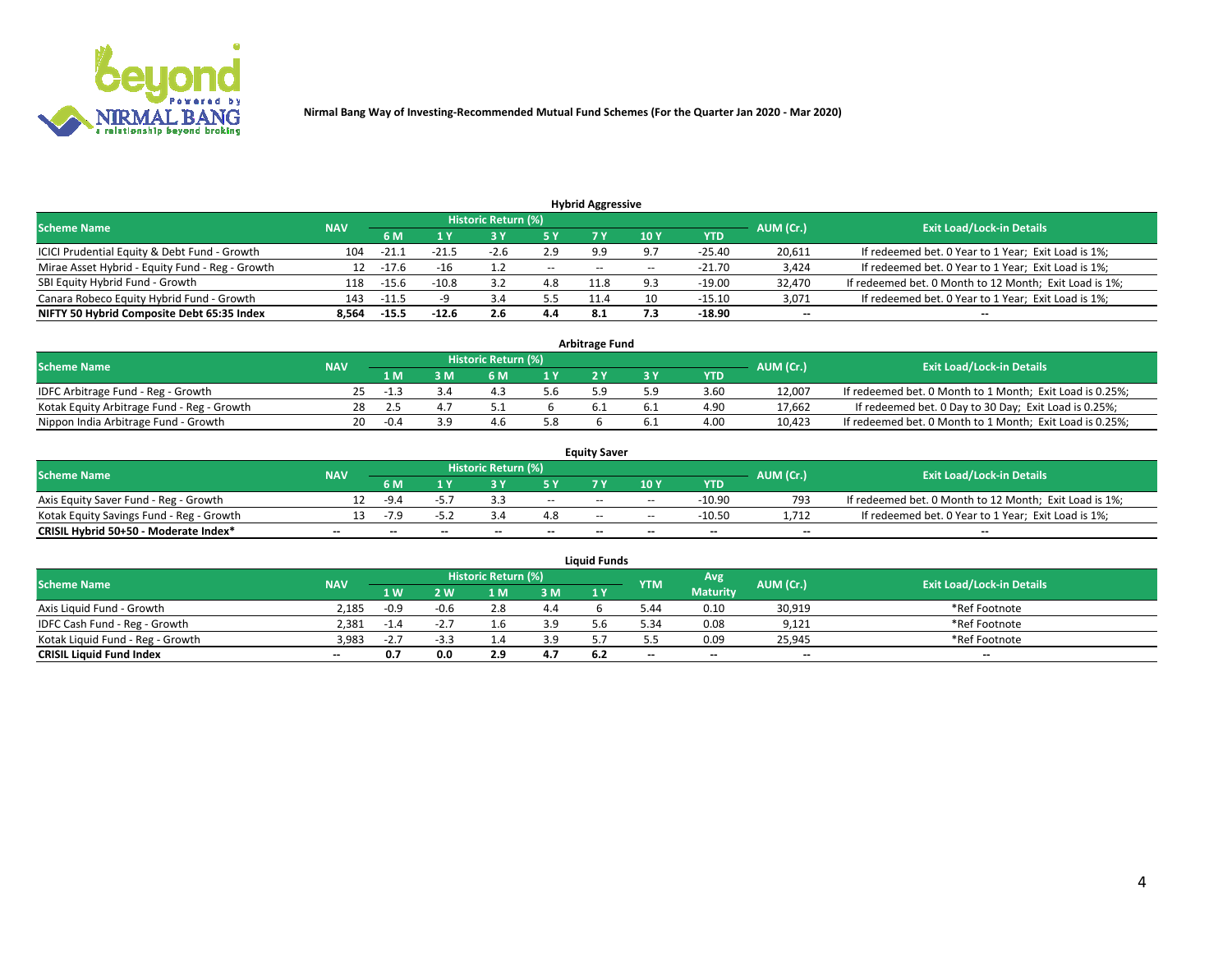

|                                               |            |        |     |                     |       | <b>Ultra Short Fund</b> |            |                 |           |                                  |
|-----------------------------------------------|------------|--------|-----|---------------------|-------|-------------------------|------------|-----------------|-----------|----------------------------------|
| <b>Scheme Name</b>                            | <b>NAV</b> |        |     | Historic Return (%) |       |                         | <b>YTM</b> | Avg             | AUM (Cr.) | <b>Exit Load/Lock-in Details</b> |
|                                               |            | 1 M    | 3 M | 6 M                 | 1 Y   | <b>3 Y</b>              |            | <b>Maturity</b> |           |                                  |
| IDFC Ultra Short Term Fund - Reg - Growth     |            | -6.0   |     | 4.6                 | 6.5   | $- -$                   | 5.88       | 0.43            | 5,798     | Nil                              |
| Sundaram Ultra Short Term Fund - Reg - Growth | 10         | $-5.8$ | 1.6 |                     | $- -$ | --                      | 5.69       | 0.37            | 335       | Nil                              |
| L&T Ultra Short Term Fund - Growth            |            | $-1$   |     |                     |       | 6.8                     | 5.82       | 0.41            | 2,786     | Nil                              |
| <b>NIFTY Ultra Short Duration Debt Index</b>  | 4.028      | $-2.8$ | 3.4 | ـ .                 | 6.6   |                         | $\sim$     | $\sim$          | $\sim$    | $- -$                            |

| <b>Money Market Fund</b>                         |            |         |     |                     |     |                          |                          |                 |           |                                  |  |  |  |
|--------------------------------------------------|------------|---------|-----|---------------------|-----|--------------------------|--------------------------|-----------------|-----------|----------------------------------|--|--|--|
| <b>Scheme Name</b>                               | <b>NAV</b> |         |     | Historic Return (%) |     |                          | <b>YTM</b>               | 'Avg            | AUM (Cr.) | <b>Exit Load/Lock-in Details</b> |  |  |  |
|                                                  |            | 1 M     | 3 M | 6 M                 | 1 Y | 3Y                       |                          | <b>Maturity</b> |           |                                  |  |  |  |
| Aditya Birla Sun Life Money Manager Fund - Reg - | 265        | $-11.2$ | 0.9 |                     | 6.2 |                          | 6.09                     | 0.64            | 13,471    | Nil                              |  |  |  |
| Growth                                           |            |         |     |                     |     |                          |                          |                 |           |                                  |  |  |  |
| Franklin India Savings Fund - Growth             | 37         | $-8.1$  |     | 4.2                 | 6.6 |                          | 5.77                     | 0.40            | 4,568     | Nil                              |  |  |  |
| Nippon India Money Market Fund - Growth          | 3.002      | $-5.7$  | 2.3 | 4.6                 | 6.6 |                          | 5.8                      | 0.35            | 5,827     | Nil                              |  |  |  |
| <b>CRISIL Liquid Fund Index</b>                  | $- -$      | 2.9     | 4.7 |                     | 6.2 | $\overline{\phantom{a}}$ | $\overline{\phantom{a}}$ | $\sim$          | $\sim$    | $\sim$                           |  |  |  |

| <b>Short Term Fund</b>                          |            |         |        |                     |     |           |            |                 |           |                                  |  |  |  |  |
|-------------------------------------------------|------------|---------|--------|---------------------|-----|-----------|------------|-----------------|-----------|----------------------------------|--|--|--|--|
| <b>Scheme Name</b>                              | <b>NAV</b> |         |        | Historic Return (%) |     |           | <b>YTM</b> | Avg             | AUM (Cr.) | <b>Exit Load/Lock-in Details</b> |  |  |  |  |
|                                                 |            | 1 M     | 3 M    | 6 M                 | 1Y  | <b>3Y</b> |            | <b>Maturity</b> |           |                                  |  |  |  |  |
| Axis Short Term Fund - Growth                   | 22         | $-28.2$ |        |                     | 6.8 | 6.7       | 6.63       | 3.20            | 5,398     | Nil                              |  |  |  |  |
| HDFC Short Term Debt Fund - Growth              |            | $-29.9$ |        | 4.5                 |     |           | 6.85       | 2.94            | 12,216    | Nil                              |  |  |  |  |
| IDFC Bond Fund - Short Term Plan - Reg - Growth | 40         | $-29.6$ | $-2.3$ |                     | 6.3 | 6.6       | 6.42       | 2.07            | 12,341    | Nil                              |  |  |  |  |
| Kotak Bond Short Term Fund - Reg - Growth       | 37         | $-24.4$ | 0.2    | 4.4                 |     | 6.6       | 6.84       | 3.07            | 11,560    | Nil                              |  |  |  |  |
| L&T Short Term Bond Fund - Reg - Growth         | 19.        | $-21.1$ | 0.5    | 44                  | 6.9 |           | 6.29       | 2.18            | 5,190     | Nil                              |  |  |  |  |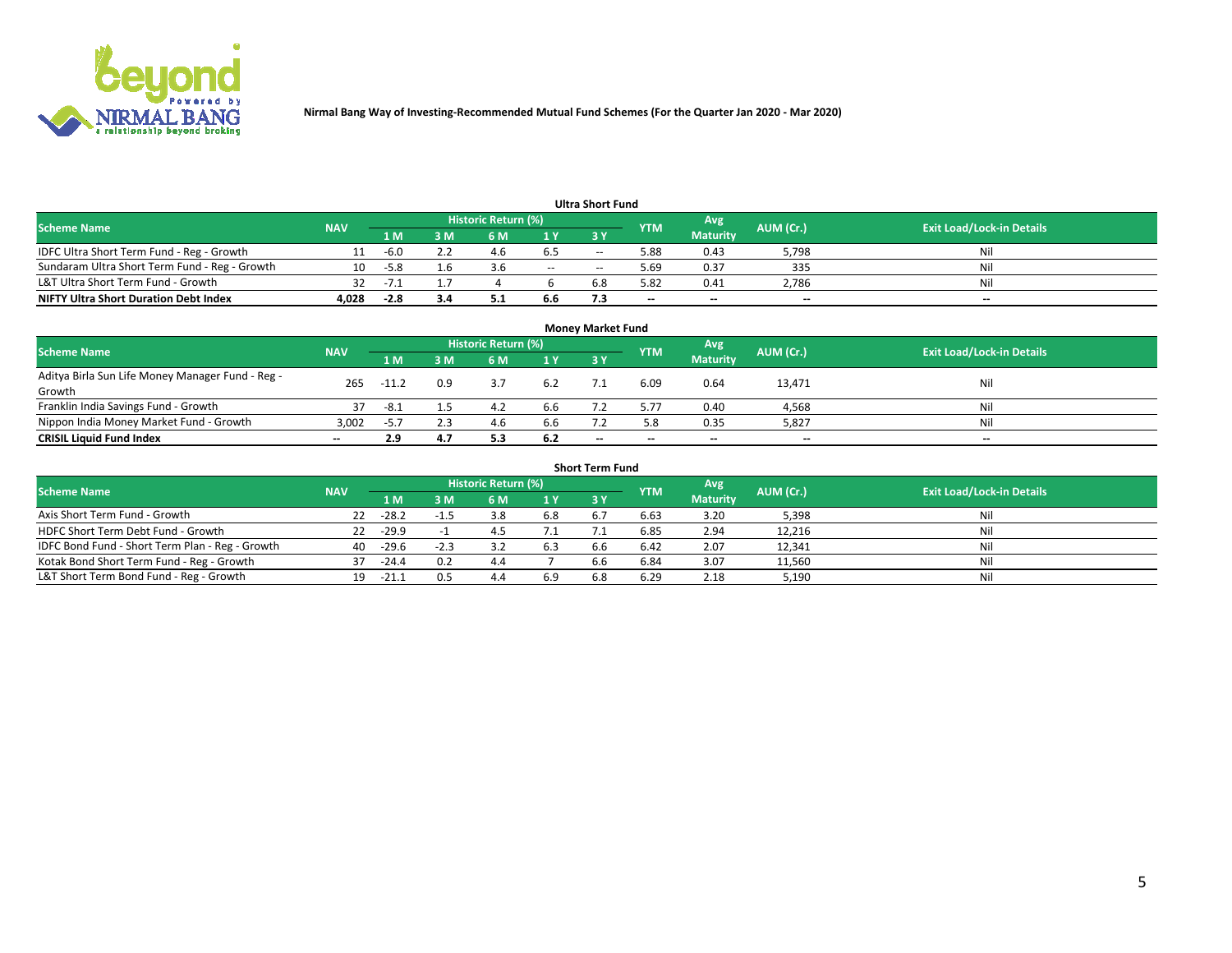

| <b>Low Duration Fund</b>                  |            |         |     |                            |     |     |            |                 |           |                                  |  |  |  |
|-------------------------------------------|------------|---------|-----|----------------------------|-----|-----|------------|-----------------|-----------|----------------------------------|--|--|--|
| <b>Scheme Name</b>                        | <b>NAV</b> |         |     | <b>Historic Return (%)</b> |     |     | <b>YTM</b> | Avg             | AUM (Cr.) | <b>Exit Load/Lock-in Details</b> |  |  |  |
|                                           |            | 1 M     | ያ M | 5 M                        | 1 V |     |            | <b>Maturity</b> |           |                                  |  |  |  |
| Axis Treasury Advantage Fund - Growth     | 2.219      | $-14.9$ | 0.2 |                            | 6.5 | b.5 |            | 0.97            | 5,894     | Nil                              |  |  |  |
| Canara Robeco Savings Fund - Reg - Growth |            | $-13.8$ |     |                            | 5.9 | 6.7 | 5.88       | 0.88            | 1,127     | Nil                              |  |  |  |
| IDFC Low Duration Fund - Reg - Growth     |            | $-11.7$ |     |                            |     |     | 5.93       | 1.02            | 6,222     | Nil                              |  |  |  |

| <b>Banking &amp; PSU Bond Funds</b>            |            |         |        |                            |  |           |            |                 |           |                                  |  |  |  |
|------------------------------------------------|------------|---------|--------|----------------------------|--|-----------|------------|-----------------|-----------|----------------------------------|--|--|--|
| <b>Scheme Name</b>                             | <b>NAV</b> |         |        | <b>Historic Return (%)</b> |  |           | <b>YTM</b> | Avg             | AUM (Cr.) | <b>Exit Load/Lock-in Details</b> |  |  |  |
|                                                |            | 1 M     | sм     | 6 M                        |  | <b>3Y</b> |            | <b>Maturity</b> |           |                                  |  |  |  |
| HDFC Banking and PSU Debt Fund - Reg - Growth  | 16         | -34.8   | $-2.3$ |                            |  |           | 7.00       | 3.10            | 5,323     | Ni                               |  |  |  |
| Kotak Banking and PSU Debt Fund - Reg - Growth | 46         | $-31.8$ | $-0.6$ | 4.8                        |  |           |            | 3.58            | 5,225     | Ni                               |  |  |  |
| IDFC Banking & PSU Debt Fund - Reg - Growth    |            | $-35.6$ | -4.t   |                            |  |           | 6.56       | 3.02            | 14.069    | Ni                               |  |  |  |

| <b>Corporate Bond Funds</b>                         |            |         |     |                     |     |    |            |                 |           |                                                         |  |  |  |
|-----------------------------------------------------|------------|---------|-----|---------------------|-----|----|------------|-----------------|-----------|---------------------------------------------------------|--|--|--|
| <b>Scheme Name</b>                                  | <b>NAV</b> |         |     | Historic Return (%) |     |    | <b>YTM</b> | Avg             | AUM (Cr.) | <b>Exit Load/Lock-in Details</b>                        |  |  |  |
|                                                     |            | 1 M     | : M | 6 M                 | 1 Y | 3Y |            | <b>Maturity</b> |           |                                                         |  |  |  |
| ICICI Prudential Corporate Bond Fund - Reg - Growth | 20         | -22.1   | 0.4 | 4.8                 | 7.3 |    | 6.61       | 2.50            | 13,243    | Nil                                                     |  |  |  |
| L&T Triple Ace Bond Fund - Reg - Growth             |            | $-42.2$ |     |                     | 9.9 |    |            | 8.45            | 3,081     | If redeemed bet. 0 Month to 3 Month; Exit Load is 0.5%; |  |  |  |
| Kotak Corporate Bond Fund - Std - Growth            | 2.640      | $-20.3$ | 0.1 | 4.3                 | 7.1 |    | 6.51       | 1.61            | 4,840     | Nil                                                     |  |  |  |

| <b>Credit Risk Fund</b>                           |            |         |     |                            |     |    |            |                 |           |                                                           |  |  |  |
|---------------------------------------------------|------------|---------|-----|----------------------------|-----|----|------------|-----------------|-----------|-----------------------------------------------------------|--|--|--|
| <b>Scheme Name</b>                                | <b>NAV</b> |         |     | <b>Historic Return (%)</b> |     |    | <b>YTM</b> | 'Avg            | AUM (Cr.) | <b>Exit Load/Lock-in Details</b>                          |  |  |  |
|                                                   |            | 1 M     | 3 M | 6 M                        | 1 Y | 3Y |            | <b>Maturity</b> |           |                                                           |  |  |  |
| <b>ICICI Prudential Credit Risk Fund - Growth</b> |            | $-25.1$ |     | -6.4                       | 7.6 |    | 9.08       | 2.23            | 12,872    | If redeemed bet. 0 Year to 1 Year; Exit Load is 1%;       |  |  |  |
| Kotak Credit Risk Fund - Reg - Growth             |            | -44.4   |     |                            |     |    | 8.49       | 2.66            | 5,280     | If redeemed bet. 0 Year to 1 Year; Exit Load is 1%;       |  |  |  |
|                                                   |            |         |     |                            |     |    |            |                 |           | If redeemed bet. 0 Month to 12 Month; Exit Load is 3%; If |  |  |  |
| SBI Credit Risk Fund - Growth                     |            | $-26.4$ | 0.6 |                            |     |    | 8.4        | 2.45            | 5,083     | redeemed bet. 12 Month to 24 Month; Exit Load is 1.5%; If |  |  |  |
|                                                   |            |         |     |                            |     |    |            |                 |           | redeemed bet. 24 Month to 36 Month; Exit Load is 0.75%;   |  |  |  |